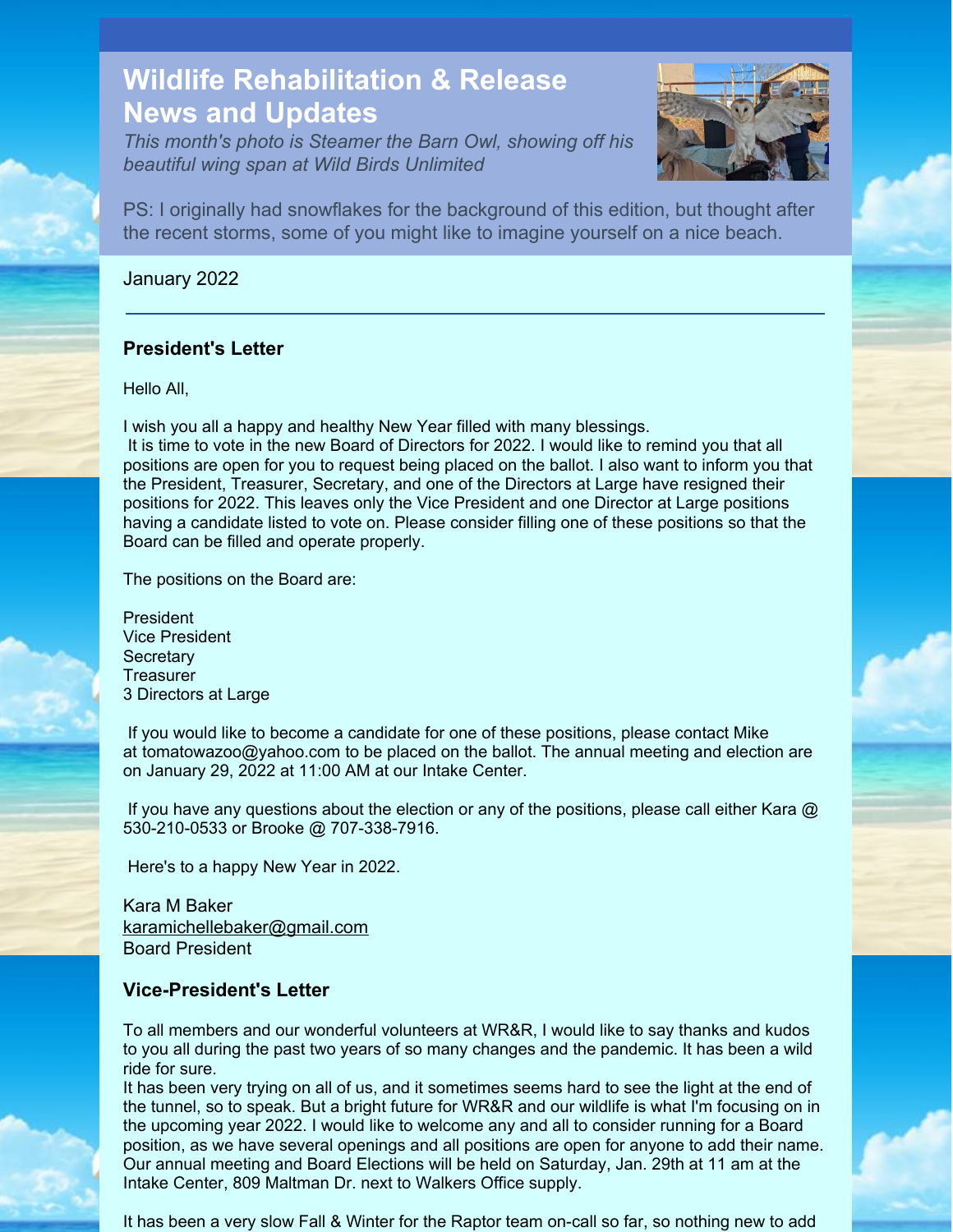for birds in care. Signs of paired and nesting Great Horned Owls have been reported to me so baby season might be here quicker than we think.

Also, our last Board Meeting for the outgoing Board members will be Thursday Jan. 20th at 6 pm at the Intake Center. And again, come to the Annual meeting for info on the past year and to nominate yourself or someone who would like to take a part on the 2022 Board of Directors. Thank you and see you there.

Michael Marcella, Vice President and Raptor Team Member

#### **Upcoming Events**

#### **Board Meeting**

Thursday, January 20, 6:00 PM at the Intake Center

## **Handler Tune-up**

Saturday, February 12, 1:00 PM at the IC

#### **Annual Meeting**

Saturday, January 29, 11 AM at the IC

#### **2021 WR&R Board Members, Officers and Committee Chairs**

Kara [Baker](mailto:karamichellebaker@gmail.com) - President Michael [Marcella](mailto:tomatowazoo@yahoo.com) - Vice-President [Marie](mailto:mlypeterson@comcast.net) St. John- Secretary [Brooke](mailto:brooke116@juno.com) Collins - Treasurer Michelle [Peterson](mailto:mlypeterson@comcast.net ) - Director at Large **[Bernell](mailto:bsscott1@comcast.net) Scott** - Director At Large.

#### Committee Chairs: Karen [Koskey](mailto:kkosk6565@gmail.com) - Education Chair Karen [Koskey](mailto:kkosk6565@gmail.com) - Newsletter Editor **Kara Baker** - Fundraising Coordinator

## **Editor's note**

It was certainly a wild end to 2021, and start of 2022. This newsletter is coming to you late this month as I was out of power for 15 days, starting December 27, so could not use my computer. It's a real Treemegadon out there. I'm sure many of you were also without power for some length of time. And now there's the clean-up to deal with. Downed trees,

#### **Election Candidates**

As you know, the end of January is election month for the WR&R board. Candidates are still needed for several positions. However, I do have statements from Jennifer Shadd, who is running for Vice-President, Bev Myers, running for Secretary. and Bernell Scott, running for Director at Large.

Here's Jenn's:

Hope you all have recovered from the storm damage. I'm ready to "jump start" my life with new projects. I have asked to be put on the ballot for Vice-President of WRR for this coming year. I have over two years experience with songbirds and raptors. I am a new member of the Education Team and have attended four education, fundraising events with the team. I was a lead at the Intake Center last year and experienced the issues we had with COVID and minimal volunteers. I will work to create a safe environment for volunteers and animals. I'm looking forward to helping rebuild this organization to be a sustainable, useful and enjoyable place to volunteer in our community.

Sincerely, Jennifer Shadd **[Jlshadd@comcast.net](mailto:Jlshadd@comcast.net)**

Here's Bev's:

I have been a member of Wildlife Rehabilitation & Release for almost 15 years now. Of those 15 years I have been on the board for about eight of those years, in different capacities. I have been Treasurer and President. I now am running for Secretary. I would like to bring to that position an "open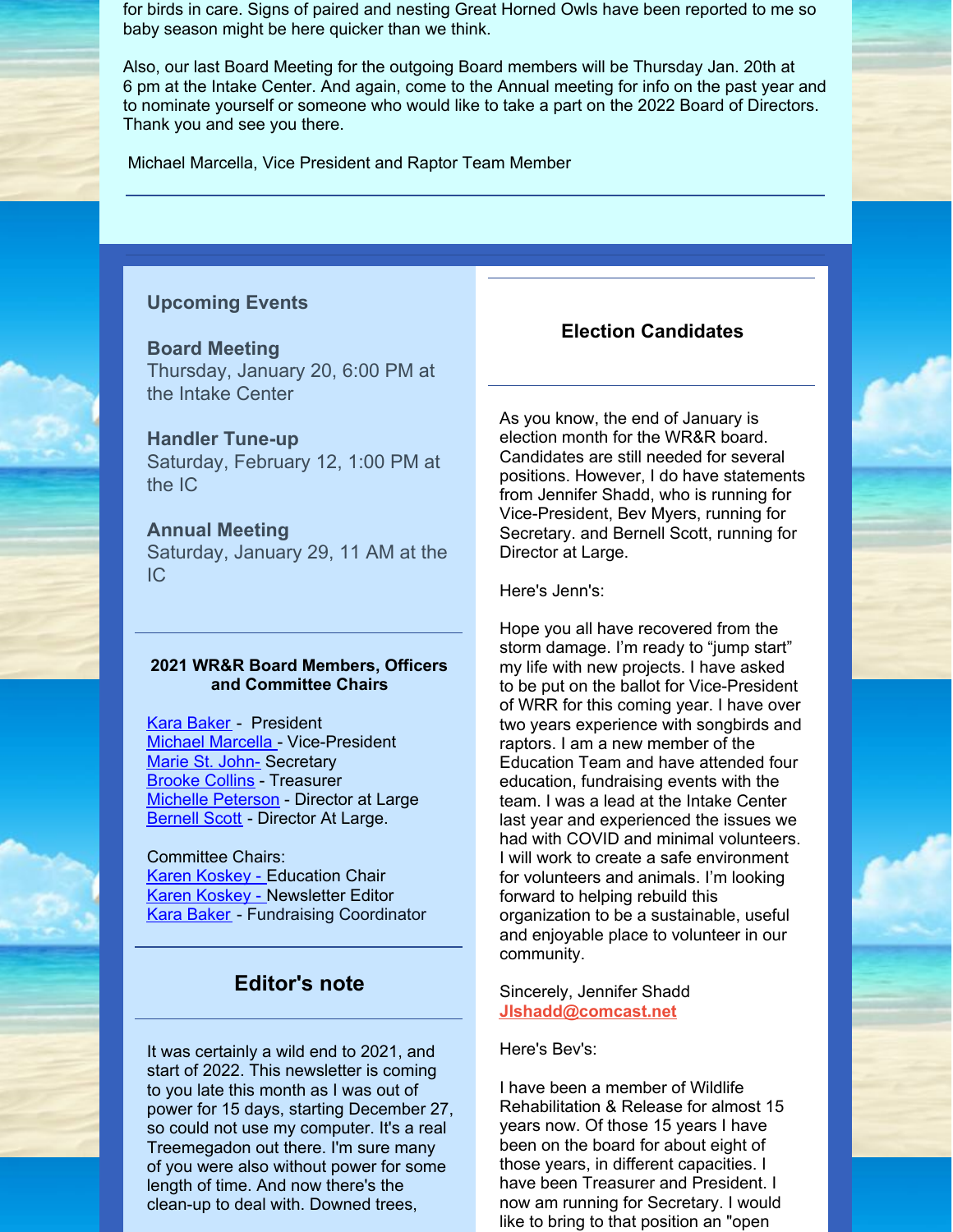branches, etc, everywhere! Not to mention the new Omicron variant and surge in Covid cases. Please, please, everyone, keep yourself, your loved ones, and everyone safe. Get vaxxed and boosted, wear masks, maintain safe distancing, and avoid crowds when at all possible. It will take everyone working together and doing the right thing to get this virus under control. Thank you, and a big thank you to all the health care workers who have to deal with this pandemic. Karen Koskey, Editor

## **Just for Fun**

Hope some of you had as much fun in the snow as these guys did. Click [here](https://www.youtube.com/watch?v=h7GmYJnUtsY).

window policy". I would like to make sure all of our members and supporters know what is planned by the Board by each newsletter put out every month. This will be the first time I will be a formal secretary but I have done many notes and summaries of past Board meetings. I feel like I would be an asset to the Board with this position and "open window policy". I also will be supportive to the President, Treasurer, Vice-President, and Directors. This will be a year of education and support for our organization.

Bev Myers Wildlife Rehabilitation & Release

And here's Bernell's:

I enjoy learning about animals and want to support wildlife. I was Chair of the Fund Raising Committee for over 2 years. I have a Bachelor of Science degree in Business Administration, and I was a computer programmer for 30 years before retiring. As Member at Large I would attend Board meetings and participate in events as a "worker bee".

Bernell Scott

Michael Marcella (see his letter above), who is the current Vice-President, is also running for that position this year.

If anyone else wants to run for the board and would like to send out a short statement, send it to me at kkosk6565@gmail.com and I can send it out through Constant Contact.

## **Wildlife Rehabilitation & Release**

#### **Take Advantage of Amazon and Local Shopping Cards to Support WR&R!**

Don't forget to shop with your community cards from SPD and Holiday Market. Funding comes directly back to WR&R. Also, the Amazon Smiles program, Escrip and Goodsearch provide funding when you sign up and shop on line! For more [information](http://files.constantcontact.com/bfddc254501/b0263f60-1b97-4927-815e-905b53ef07c9.pdf)



#### **Thoughts or Comments on this Newsletter? We'd Love to Hear from You!**

If you have suggestions, articles, or pictures for this newsletter or would like to write an article, please contact Karen [Koskey](mailto:kkosk6565@gmail.com). Thanks!

> Wildlife Rehabilitation and Release **[facebook.com/cawildlife911.org](http://facebook.com/cawildlife911.org) <http://www.cawildlife911.org>** Mailing Address - PO Box 868